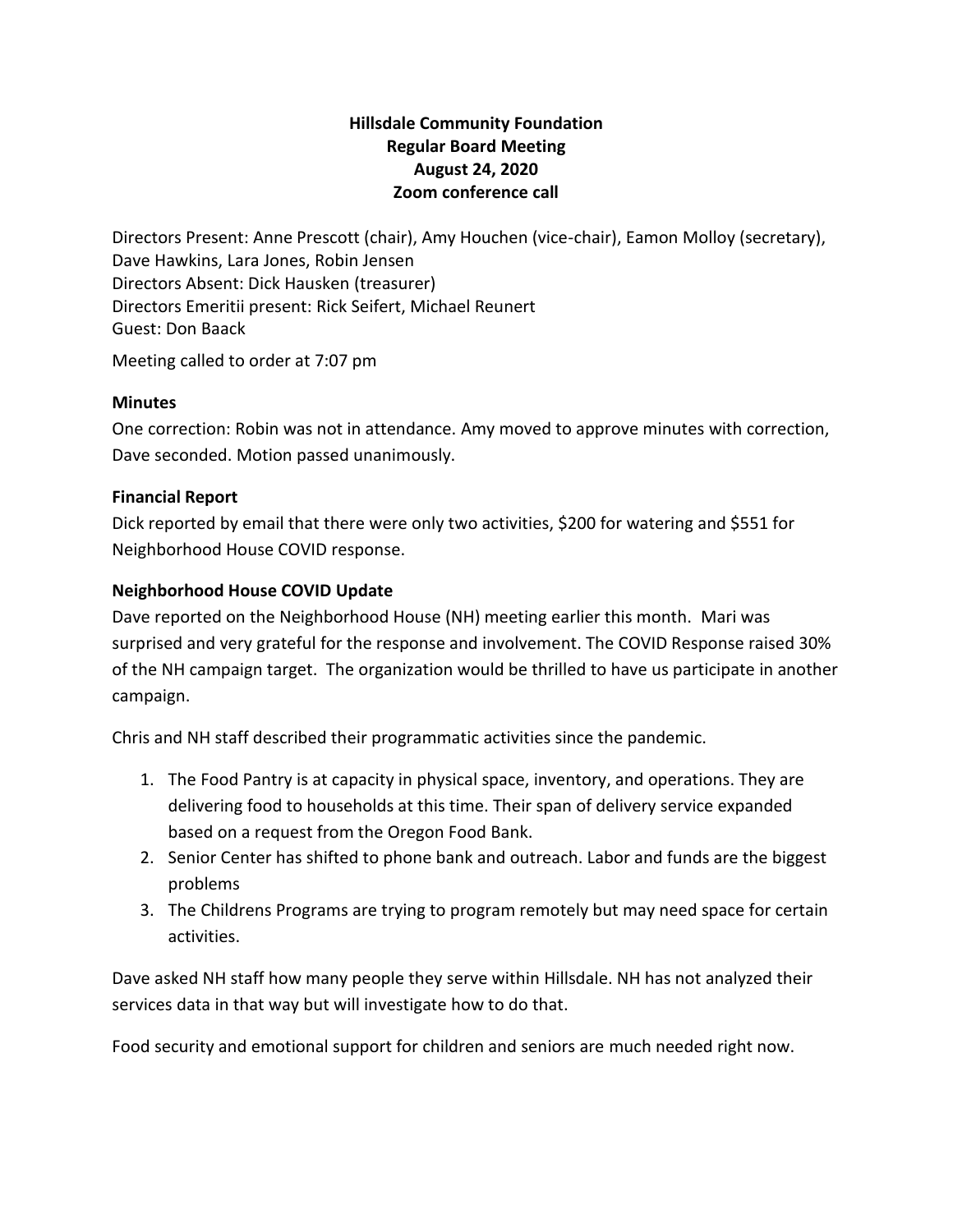Question was asked on how the funds were used. The campaign funds were used to shift to online and remote staffing.

There was a general discussion about another campaign. Dave expressed concern about contributors having giving fatigue. Is it possible to focus on Hillsdale-specific activities? Were most of the contributors in the campaign from Hillsdale? We need data from NH to think about the next campaign.

## **Inclusivity Update**

Lara reported that there wasn't much to report. She reached out but has not heard back from several people.

Anne asked if we could create an event that addresses the desire to talk about race.

Robin said she has started reading "So You Want To Talk About Race" by Ijeome Oluo. She suggested the board start with this book internally before working on a community event. Rick and Robin will meet to discuss.

#### **Anti-Graffiti**

There has been an uptick in graffiti. Multnomah Village has an anti-graffiti team. Richard Stein has been active in graffiti removal. Perhaps it time for a Hillsdale team.

## **Parking Lot repaving**

The parking lot around the building containing All-Paws, Symbiosis Printing etc has been repaved. There was a painted walkway that was not restriped. The original walkway was a Main Street Project. Lara will talk to the property owners about the issue and report back.

#### **HBPA**

Eamon reported that there has been no general meeting since February. Don reported that the HBPA board has met a few times and has scheduled a September meeting.

## **Hillsdale Banners**

The eight banners are beginning to wear out. Signs were made at Elmer's. The money was for replacement was approved last year but was not spent. The signs have yet to be purchased. If we do buy new signs they should not be put up before March. Banners need to be insured. Insurance can go through Hillsdale NA and ultimately SWNI.

A related topic, the two Gateway signs are wearing out. Don and Rick will meet to discuss options.

Rick Seifert and Don Baack left at 8:25 pm